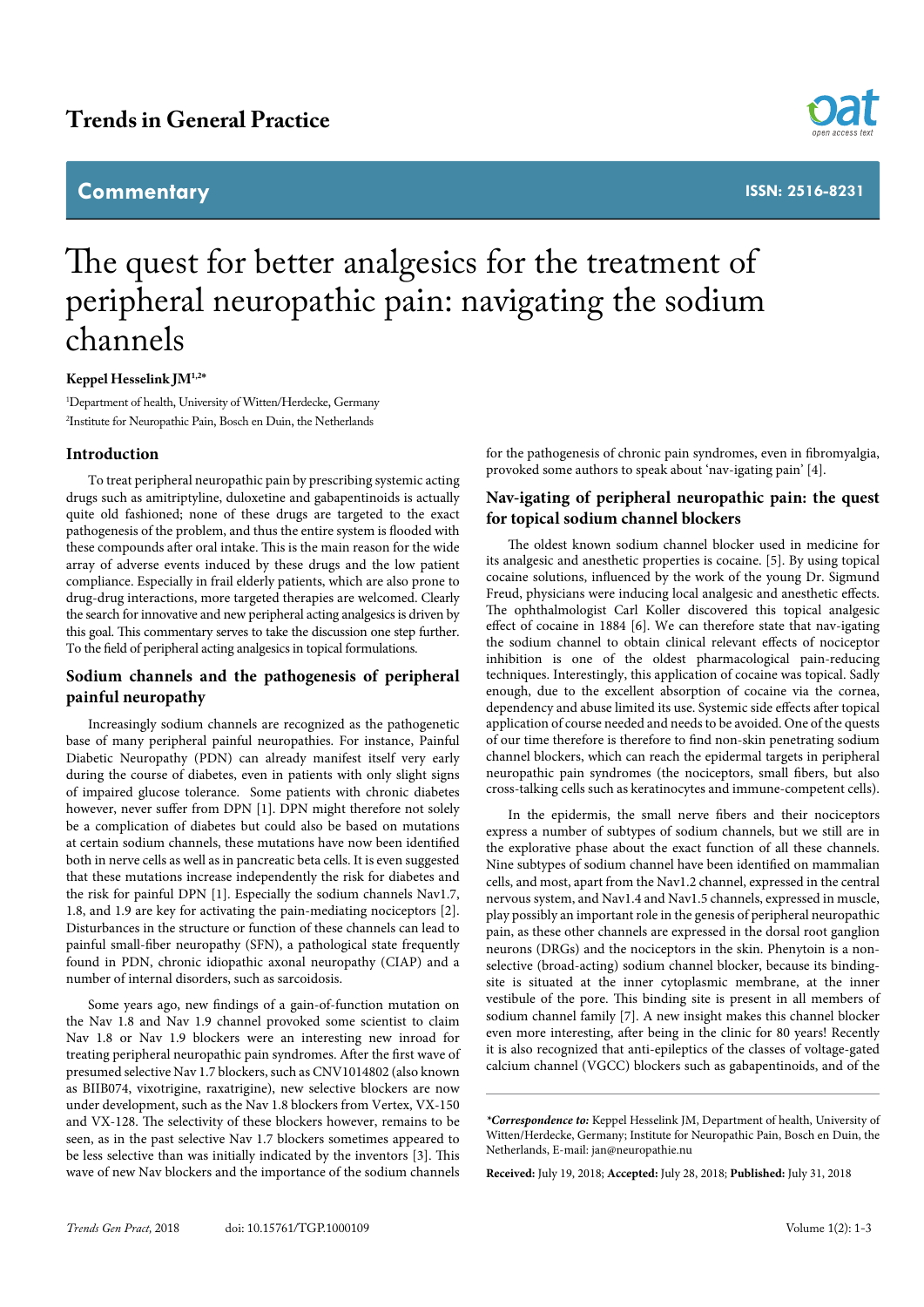voltage-gated sodium channel (VGSC) blockers such as phenytoin, also might have their use in inflammatory pain conditions. The density and distribution as well as the expression of both types of channels influence afferent fiber excitability, not only in neuropathic pain states, but also in inflammatory pain states [8,9]. New approaches try to target both. For instance, one can suppress Inflammatory and neuropathic pain quickly after a peripheral block of hyperpolarisation-activated cyclic nucleotide-gated ion channels by a compound as ivabradine [7]. Interestingly phenytoin has been document to possess clear antiinflammatory characteristics too [10-11]. Furthermore, phenytoin also has neuroprotective properties, and these might be for a part dependent of its anti-inflammatory mode of action, Figure 1 [12-13].

## **Administrating topical phenytoin cream in peripheral neuropathic pain**

The administration of a topical phenytoin formulation on the skin in patients suffering from painful SFN is therefore a logical step. We recently developed a cream, containing a range of 5%-20% of phenytoin [14]. The choice of phenytoin is further supported by recent findings of elevated local proinflammatory cytokines in length-dependent small fiber neuropathy [15]. Another symptom, regularly present in patients suffering from SFN, such as muscle cramps is also possibly related to local mediators of inflammation released by damaged small nerve that excite intramuscular nerves [16].

From 2015 onwards we have gathered information on the treatment of peripheral painful neuropathies with a special developed topical phenytoin-formulation. We have pointed out that especially such topical formulation based on the broad acting sodium channel blocker phenytoin is more fit to induce sufficient analgesia that topical formulations containing highly selective sodium channel blockers [17]. This is especially so, because there is no clinical relevant absorption of phenytoin through the skin: its mechanism of action is purely intraepidermal [18]. In 16 patients we sampled plasma after 1-2 hours after applying cream, after at least 10 days of application (steady state situation), and in none of these patients plasma levels were detectable [19]. Meanwhile we have gathered safety data and preliminary efficacy data of more than 100 patients. There are no dose-limiting side effects; we could dose up to 30% without local irritation being a reason for discontinuation of therapy. Only in around 10% of all patients there were slight local side effects, which mostly resolved after some days.



**Figure 1.** Mechanisms of action of phenytoin as a topical analgesic Neuralgia (PHN): lessons to learn. *Gen Med Open* 2: 1-2.

We also concluded that there is a dose-effect relationship; the analgesic effects of 10% phenytoin cream lasts around twice as long as cream containing 5% phenytoin [19].

Nav-igating the sodium channels, in case of peripheral neuropathic pain, where the pathogenesis is residing in small fibers and nociceptors, is possible with phenytoin cream. This is therefore a new and interesting treatment option. We are currently at the start of a phase III program, after consultation with the Dutch Medicines Evaluation Board [20].

#### **Conflict of interest**

The author is a patent holder of two patents related to the topical formulations of phenytoin in the treatment of neuropathic pain.

#### **References**

- 1. Hoeijmakers JG, Faber CG, Merkies IS, Waxman SG (2014) Channelopathies, painful neuropathy, and diabetes: which way does the causal arrow point? *Trends Mol Med* 20: 544-550. [\[Crossref\]](http://www.ncbi.nlm.nih.gov/pubmed/25008557)
- 2. Huang J, Han C, Estacion M, Vasylyev D, Hoeijmakers JG, et al. (2014) Gain-offunction mutations in sodium channel Na(v)1.9 in painful neuropathy. *Brain* 137: 1627-1642. [\[Crossref\]](http://www.ncbi.nlm.nih.gov/pubmed/24776970)
- 3. Keppel Hesselink JM (2017) Moving targets in sodium channel blocker development: the case of raxatrigine: from a central NaV1.3 blocker via a peripheral NaV1.7 blocker to a less selective sodium channel blocker". *J Med Therap* 1: 1-3.
- 4. Erickson A, Deiteren A, Harrington AM, Garcia-Caraballo S, Castro J, et al. (2018) Voltage-gated sodium channels: (NaV)igating the field to determine their contribution to visceral nociception. *J Physiol* 596: 785-807. [\[Crossref\]](https://www.ncbi.nlm.nih.gov/pubmed/29318638)
- 5. Grin J, Bueno EJ (1973) Effect of cocaine on Na channel in toad skin. *Can J Physiol Pharmacol* 51: 516-522. [\[Crossref\]](http://www.ncbi.nlm.nih.gov/pubmed/4199808)
- 6. Goerig M, Bacon D, van Zundert A (2012) Carl Koller, cocaine, and local anesthesia: some less known and forgotten facts. *Reg Anesth Pain Med* 37: 318-324. [\[Crossref\]](http://www.ncbi.nlm.nih.gov/pubmed/22531385)
- 7. Mantegazza M, Curia G, Biagini G, Ragsdale DS, Avoli M (2010) Voltage-gated sodium channels as therapeutic targets in epilepsy and other neurological disorders. *Lancet Neurol* 9: 413-424. [\[Crossref\]](https://www.ncbi.nlm.nih.gov/pubmed/20298965)
- 8. Rahman W, Dickenson AH (2013) Voltage gated sodium and calcium channel blockers for the treatment of chronic inflammatory pain. *Neurosci Lett* 557: 19-26. [\[Crossref\]](https://www.ncbi.nlm.nih.gov/pubmed/23941888)
- 9. Tomic M, Pecikoza U, Micov A, Vuckovic S, Stepanovic-Petrovic R (2018) Antiepileptic drugs as analgesics/adjuvants in inflammatory pain: current preclinical evidence. *Pharmacol Ther* S0163-7258: 30104-30109. [\[Crossref\]](https://www.ncbi.nlm.nih.gov/pubmed/29909236)
- 10. Young GT, Emery EC, Mooney ER, Tsantoulas C, McNaughton PA (2014) Inflammatory and neuropathic pain are rapidly suppressed by peripheral block of hyperpolarisation-activated cyclic nucleotide-gated ion channels. *Pain* 155: 1708- 1719. [\[Crossref\]](http://www.ncbi.nlm.nih.gov/pubmed/24861581)
- 11. Shapiro M (1958) Acceleration of gingival wound healing in non-epileptic patients receiving diphenylhydantoin sodium (dilantin, epanutin). *Exp Med Surg* 1958; 16: 41- 53. [\[Crossref\]](https://www.ncbi.nlm.nih.gov/pubmed/13537920)
- 12. Lodha SC, Lohiya ML, Vyas MC, Bhandari S, Goyal RR, et al. (1991) Role of phenytoin in healing of large abscess cavities. *Br J Surg* 78: 105-108. [\[Crossref\]](http://www.ncbi.nlm.nih.gov/pubmed/1998849)
- 13. Chiosi F, Keppel Hesselink J, Rinaldi M, Di Staso S, Bartollino S, et al. (2018) Phenytoin: its potential as neuroprotective and retinoprotective drug. *Br J Clin Pharmacol* 84: 195-196. [\[Crossref\]](http://www.ncbi.nlm.nih.gov/pubmed/29027243)
- 14. Keppel Hesselink JM (2018) How to Define Neuroprotection: The Case of Phenytoin. *Open Access J Neurol Neurosurg* 7: 555719.
- 15. Keppel Hesselink JM, Notermans NC (2018) Topical phenytoin formulations for pain in small fiber neuropathy, a pathogenetic approach. *Gen Int Med Clin Innov* 3: 1-4.
- 16. Uçeyler N, Kafke W, Riediger N, He L, Necula G (2010) Elevated proinflammatory cytokine expression in affected skin in small fiber neuropathy. *Neurology* 74: 1806- 1813. [\[Crossref\]](https://www.ncbi.nlm.nih.gov/pubmed/20513817)
- 17. Lopate G, Streif E, Harms M, Weihl C, Pestronk A (2013) Cramps and small-fiber neuropathy. *Muscle Nerve* 48: 252-255. [\[Crossref\]](http://www.ncbi.nlm.nih.gov/pubmed/23813593)
- 18. Keppel Hesselink JM (2018) Topical NaV1.7 channel blocker failed in postherpetic